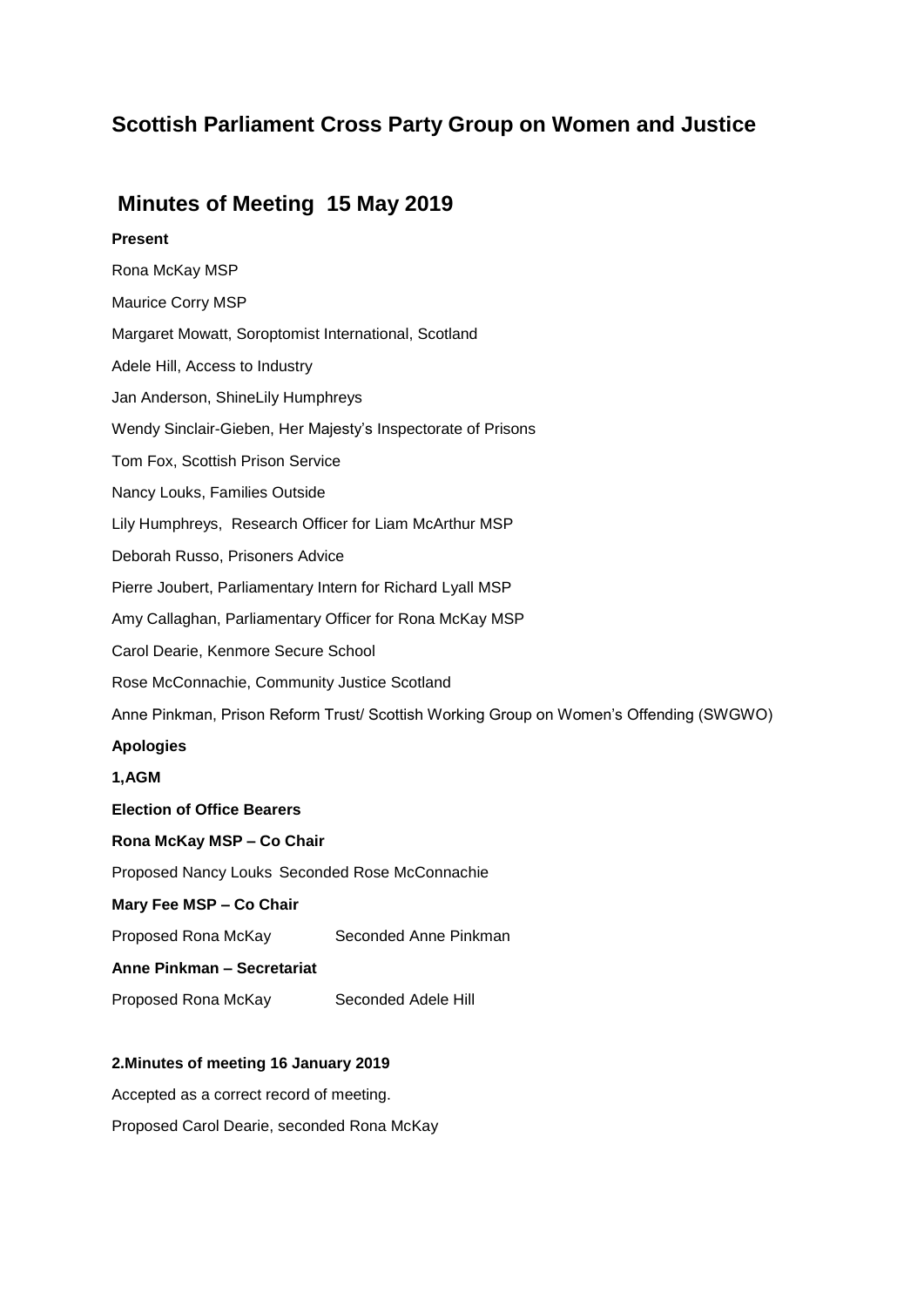## **3.Update on Development of the new custodial estate**

## **Presentation – Tom Fox, Head of Corporate Affairs, Scottish Prison Service (SPS)**

#### **Background**

Following a negative inspection of HMP & YOI Cornton Vale where it was the view of the then Chief Inspector of Prisons that Cornton Vale was not fit for purpose, the then Cabinet Secretary established a Commission for Women Offenders, chaired by Dame Ailish Angiolini in 2011. The Commission reported back in 2012 making 37 recommendations, 6 of which were specific to the SPS. The Commission recommended that a small national facility should be built for women alongside a number of small local units across the country.

Initially the SPS planned to build a new national prison for women at Inverclyde with smaller units being built at HMP's Grampian and Edinburgh. This decision was not popular and was eventually revoked in 2015 when a new Cabinet Secretary for Justice, Michael Mathieson, took up post. He did not think the plans reflected his vision for justice. The Scottish Government and SPS undertook a series of consultations across the country. They also held an international symposium to consider research evidence and best practice.

## **New Prison Estate for Women**

It was agreed in 2015 that a new national facility for 80 women would be built at Cornton Vale and 5 Community Custody Units (CCU's) would be built across the country to accommodate 100 women. The intention is that these new facilities will provide a consistency of approach in how women in custody are cared for. The approach will be trauma informed and gender specific.

The new facilities at Cornton Vale and in the CCUs will provide safe and secure accommodation for women. Externally the buildings will look more akin to a residential facility. There will be boundary fencing but this will be very much dual purpose, in recognition of the safety and need for protection of women in custody. Security will be designed into each facility to ensure there is no need for barssecurity glass will be used as an alternative. Design will be take into account building materials, lighting, colours and textures, noise and ventilation and open spaces. The design of open spaces will allow for prisoners to interact with their families.

Facilities for external service providers will be located front of house replacing traditional Link Centres. The rooms for women will be similair to student accommodation.

It is intended to that the buildings will not only be fit for purpose but will also be future proof and enable future developments in relation to in cell technology and telephony can be managed.

The national facility will incorporate within the access point a toilet facility that will be available for public use. This, it is hoped, will encourage members of the local community to come into the prison and use the facilities that are available.

In terms of culture SPS are keen to create an environment that reflects the needs, assets and risks of women in their care. The hope is to create a safe and caring environment where women can turn their lives around-a huge challenge for many of the women in prison.

Changes will be made to searching procedures, and staff uniforms, especially in the CCUs may change.

Opportunities for work and occupational therapy will build upon best practice elsewhere such as the henitentiary at HMP Edinburgh and the work with Dogs Trust at HMPs Polmont and Castle Huntly.

The overall design capacity of the new estate for women will be 230 : 80places at national facility at Cornton Vale; 100 places in CCUs and 50 places at the womens unit at HMP Grampian. There will also be a new Assessment Centre in the grounds of Cornton Vale. All women who receive a prison a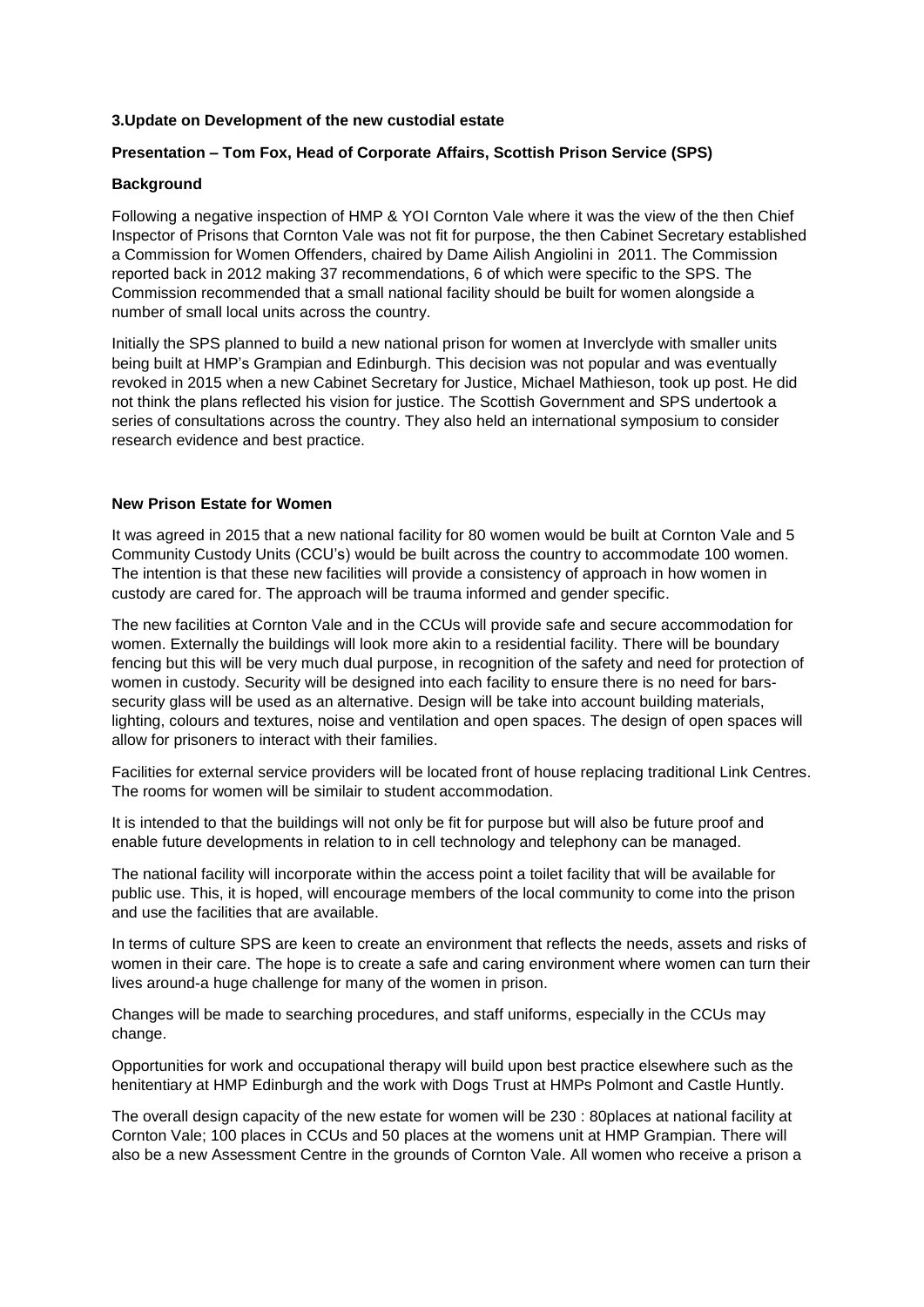prison sentence will go the Assessment Centre for a period of time before being transferred to the most appropriate prison to serve their sentence.

## **Community Custody Units**

A decision has been made to build the first 2 CCU s in Maryhill, Glasgow, and Dundee. Maryhill will provide accommodation for 24 women and Dundee for 16 women. The other 3 CCUs will not be developed until the first 2 CCUs are operational and can be evaluated.

#### **Community Engagement**

Four Community Stakeholder events have been held in Maryhill and Tom Fox has visited every Community Council in that area. Community Stakeholder events have also been held in Dundee. This has helped to dispel myths and provided an opportunity for the SPS to explain why the CCU's are being built within local communities. The SPS have provided detail of the challenges faced by women in custody, the community benefits and making communities safer. Tom is now confident that "when we talk to people, they get it".

The SPS are keen to maintain community involvement and support for CCUs and want communities to be involved with the CCUs when they are operational. As part of this commitment SPS are developing storyboards to share with communities.

## **Community access**

It is envisaged that within each CCU approximately one third of the women resident there will live independently and be responsible for their own cooking and shopping. They will have unescorted access to the local communities. Other women will have no immediate access to the communities but will, it is hoped, progress to escorted community access before obtaining independent access. This will better equip women to cope on their release.

## **Flythrough of CCUs**

A flythrough of the planners design of the CCU's was shown

## **Strategy for Women who Offend**

SPS are in the process of completing a new strategy for women that they hope to publish in a couple of months

#### **Questions/ Discussion**

#### **Ability to accommodate children overnight within CCUs**

Existing Prison Rules allow only for children up to the age of 12 months to be accommodated overnight in prison. Can this be changed?

Parliamentary approval is required to change Prison Rules.

Tom Fox confirmed that the new CCUs are being designed to accommodate mothers and babies and should be flexible enough in design to accommodate older children on overnight stays if Prison Rules are changed.

Frustration was expressed that despite an aspiration mentioned at the SPS International Symposium in 2015 for any new facilities to accommodate older children nothing is being done at present to have Prison Rules amended.

## **ACTION To pursue amendment of Prison Rules to allow children to be able to have overnight stays in CCUs.**

## **Young women**

Carol Dearie, Kenmore School advised that she was struck by the similarities of issues the SPS were considering. These same issues have previously been addressed in Secure Care. This seems to be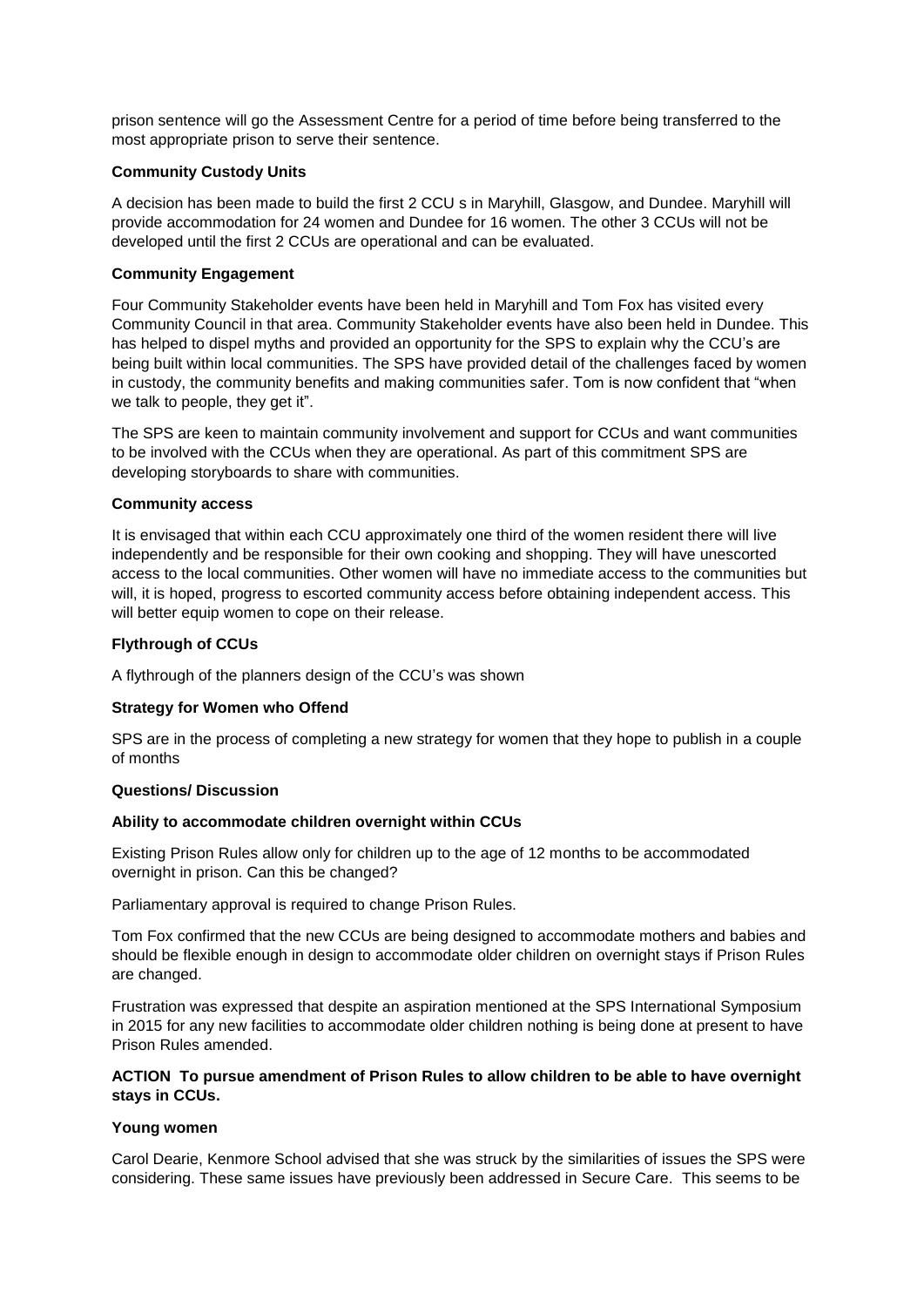a missed opportunity for coworking in relation to the development of trauma informed practice and gender specific services.Kenmore are willing to share their experiences with SPS.

It was asked what arrangements were being made for women under 21 years of age?

Tom Fox confirmed that arrangements will be incorporated into the new custodial estate for young women. The number of female YOIs is very small.

#### **Prison Population**

A more pressing concern is the increasing prison population, this weeks total prison population is 8250, 700 more than the same period last year. There were 385 women in prison this week (*296 convicted, 93 on remand)* which is considerably higher than the planned provision of 230 spaces in the new custodial estate.

Rona McKay asked what will the outcome be if the planned extension of the presumption against short term sentences up to 12 months does not bring about a significant reduction in the numbers of women in custody ( *90% of sentences imposed on women are up to 12 months in length).*

Tom Fox advised that although the majority of prison sentences (90%) are up to 12 months here is an increasing number of women serving long sentences : 44 women are serving life sentences and 40 women are serving sentences of 4 years or more. These numbers do impact on the overall female prison population.

Currently there are more than 200 women being accommodated in prison facilities that were designed for men (Edinburgh, Greenock and Polmont). Whilst some of the facilities and accommodation in these prisons are better than others none provide the correct environment for women.

## **Community Custody Units**

Tom Fox confirmed that the first 2 Community Custody Units will be operational by 2020. He also confirmed there would be a change in risk assessment policies to enable women serving long term sentences to be able to access CCUs.

Arrangements for women in the CCUs receiving visits from family and friends are currently being considered by SPS.

#### **Support needs for women who offend**

Most women in custody represent no threat to communities. There has been however an increase over recent years in the number of women in prison with complex mental health issues whose challenging behaviour is dealt with as a criminal matter. This increase corresponds with a decrease in the numbers of residential facilities for women with complex needs in the community.

While mental health issues are very prevalent in the female prisoner population the most common denominator is poverty.

Access to support and health services on release is variable despite the success of through the gate initiatives such as Shine.

It was confirmed that all staff who will work in the CCUs, and across the female prison estate will be trained on trauma informed practice and gender c specific responses

#### **General issues**

Tom Fox was asked if the SPS had any intention of undertaking an evaluation of the successful Whole System Approach to young offenders and within that evaluation consider the merits of developing the same approach to adult prisoners both male and female. Tom advised that this would require Sustainable Pathways to be developed for all offenders coming into prison, and returning to communities.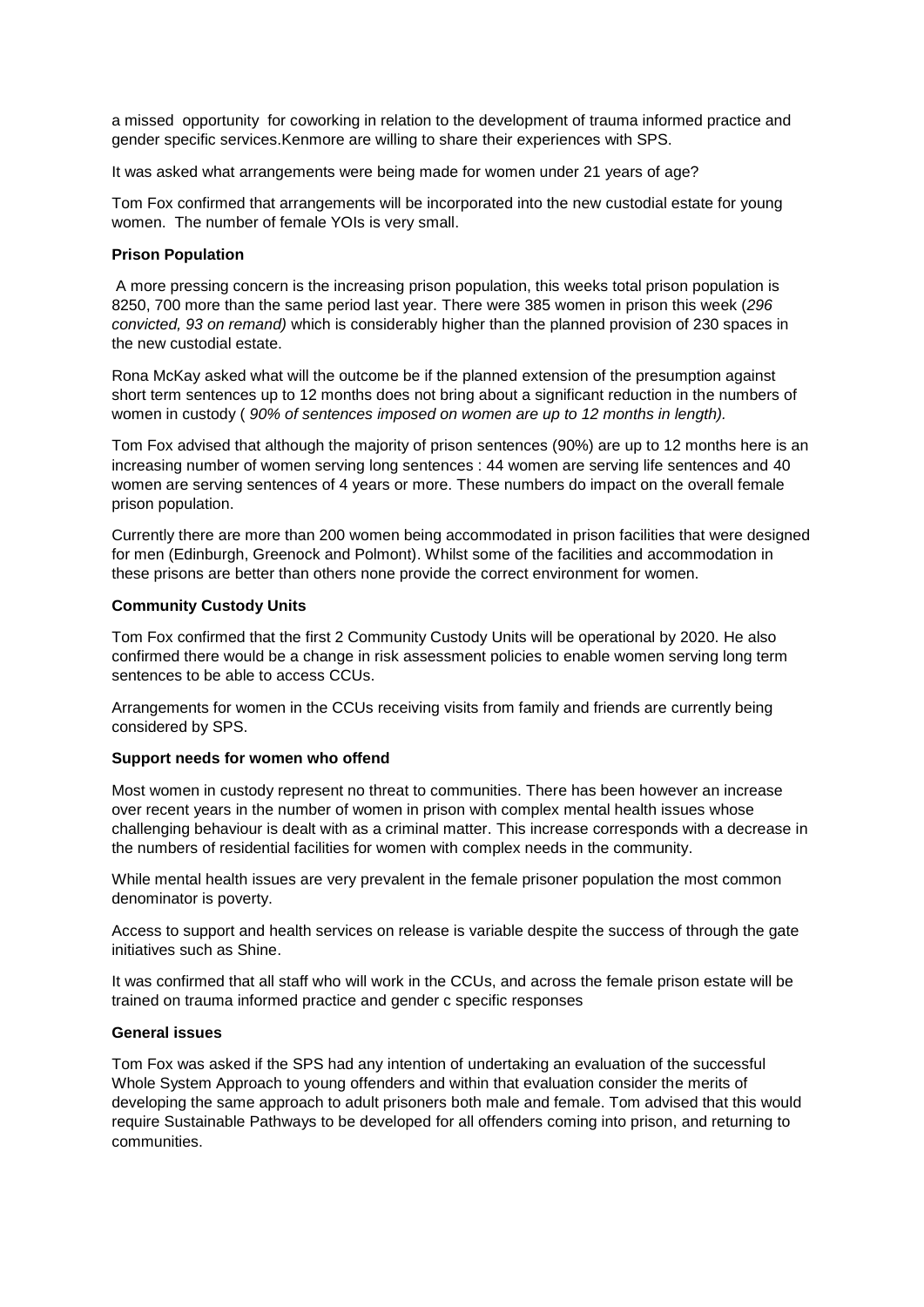The discussion concluded with agreement that there is requirement to reduce overall prisoner numbers but an acknowledgement that this will be influenced by the rise in long term prisoners, including those serving life sentences. (The average length of a life sentence 20 years ago was 11 years , today the average is 19 years).

## **4.Second Chancers, Rose McConnachie, Policy Development Lead, Community Justice Scotland**

Second Chancers is a series of short films telling the stories of a number of individuals who became involved in the criminal justice system. The films were developed in a response to research Community Justice Scotland (CJS)has undertaken on the attitudes of the general public in Scotland towards community justice. Most people did not know what community justice was, lots of negative attitudes were expressed, which although disheartening, were not surprising.

The films feature men and women and young people. Rose spoke of the stories of 2 women

Jenny who was expelled from school in 3<sup>rd</sup> year and eventually came involved in offending. She has since turned her life around and has a BA Honours in Criminal Justice;

Morags' use of alcohol increased over a period of time and she was convicted of dink driving. She received a Community Payback Order where she was required to undertake unpaid work. Morag spoke of the embarrassment and shame she felt and still feels to this day. She spoke too of her fear about how her sons would react to her arrest and conviction.

The Second Chancers films were launched in October 2018 and targeted at the 18-24 age group who, from the research conducted by CJS, had the least awareness of community justice. The films and interactive displays, have been displayed across the country in Community Centres, Colleges and cinemas.

All Second Chancers films can be viewed at <https://secondchancers.tv/>

#### **General discussion**

The importance of early intervention was acknowledged especially when young people are at risk of being excluded from school.

Often the causes of disruptive behaviours are misinterpreted.

There has been a decrease in recent years in the number of residential units and small education bases for young people over recent years.

There is a need for training on trauma informed practice to be delivered to both qualified teachers and social workers and those in training.

Children's Panel Members are trained in trauma informed practice.

## **ACTION: Rose McConnachie to find out if trauma informed practice is provided to both qualified teachers and those in training.**

#### **Next Steps**

A new series of Second Chancers is currently being produced. It is intended that the new series will be shown on television.

Rona McKay offered to host an event for Second Chancers in Parliament and arrange for a Minster to be present.

Rose McConnachie accepted this offer and conformed that she would arrange for some of the individuals whose stories were featured in Second Chancers to be attend the event.